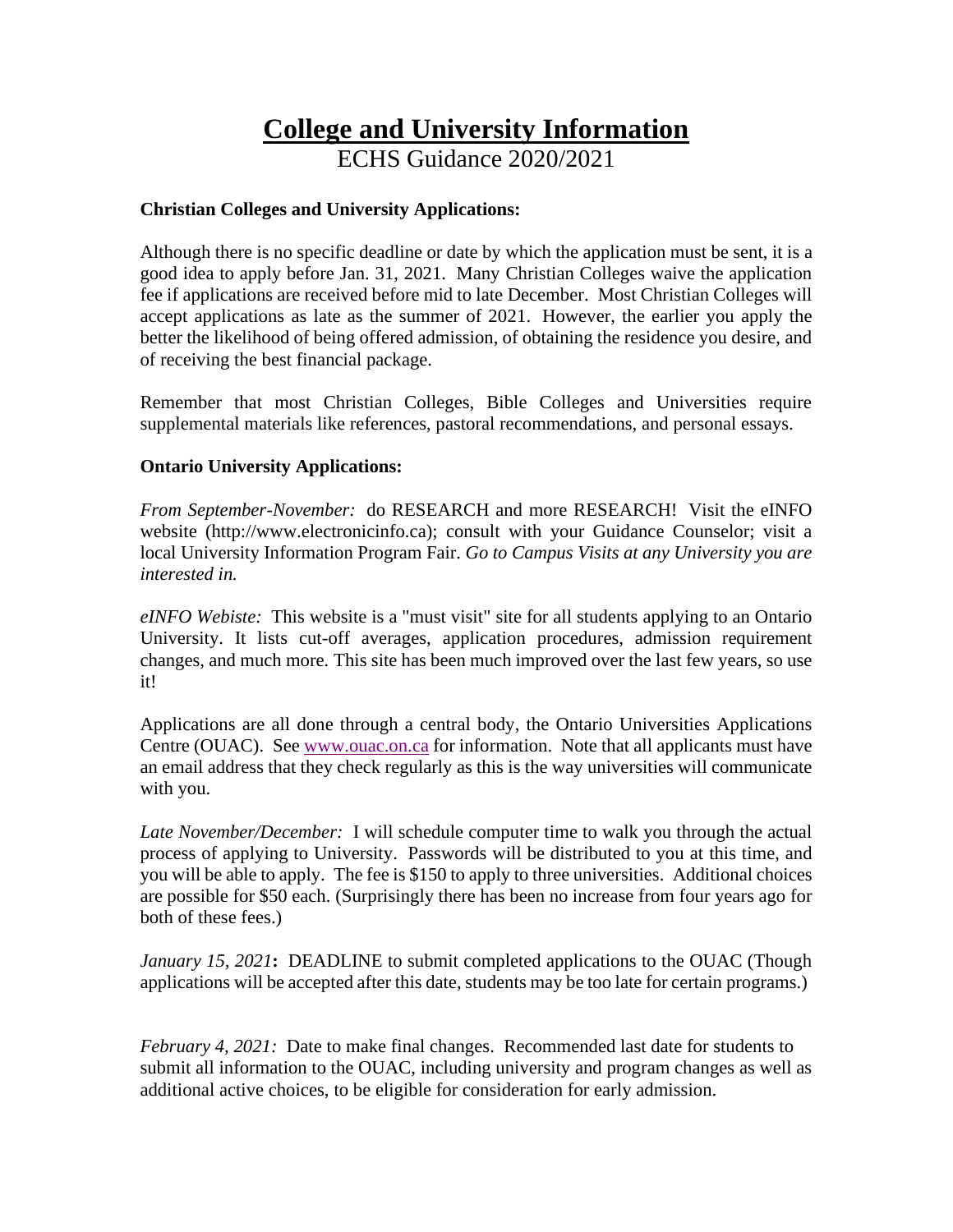Note: This is not a deadline date. Changes will be accepted and processed by the OUAC at any time.

Pay attention to individual university deadlines - some may be earlier than February 6.

*Mid-March* - Exceptional applicants **may** receive conditional offers of admission from Ontario universities as early as mid-March, 2021 based on a combination of final and midterm grades for Grades 11 and 12 courses to date.

*April 1 - 30, 2021* - Common deadline for portfolios and profiles; check eINFO for specific universities.

*April -* most University Offers of Admission begin arriving. If students do not meet the admission criteria for a program, they may still be eligible during a later round of offers (usually sent during May)

*May 27, 2021* -The latest date by which all secondary school applicants shall expect a response from an Ontario university. (This can be a firm offer, a conditional offer, a deferral pending the receipt of specific additional information or a refusal.)

*June* 1, 2021 - The earliest date a school may require a response to an offer of admission. The earliest date universities may require a financial commitment of any kind. Respond to offers of admission online at [www.ouac.on.ca.](http://www.ouac.on.ca/)

# **Ontario Community College Applications:**

*September-November:* RESEARCH! RESEARCH! RESEARCH! Visit the Ontario College website (ontariocolleges.ca), consult with your Guidance Counselor; visit a local College Information Program Fair, sign up for presentations at school, and visit any college you are interested in.

*The Ontario College website* is a "must visit" for all students applying to an Ontario college. Similar programs offered by colleges, admission requirements for highly competitive programs, program codes, application procedures, and much more are included at this informative Ontario college site.

Applications are done through a central organization, the Ontario College Application Centre. We will send them your personal information and grades. Your job is to research options and apply. The cost is \$95.00, which allows application to up to five different programs. The choices may be at different colleges or they may be different programs at the same college (though no more than three may be at the same college).

*Early October 2020:* Colleges begin receiving applications.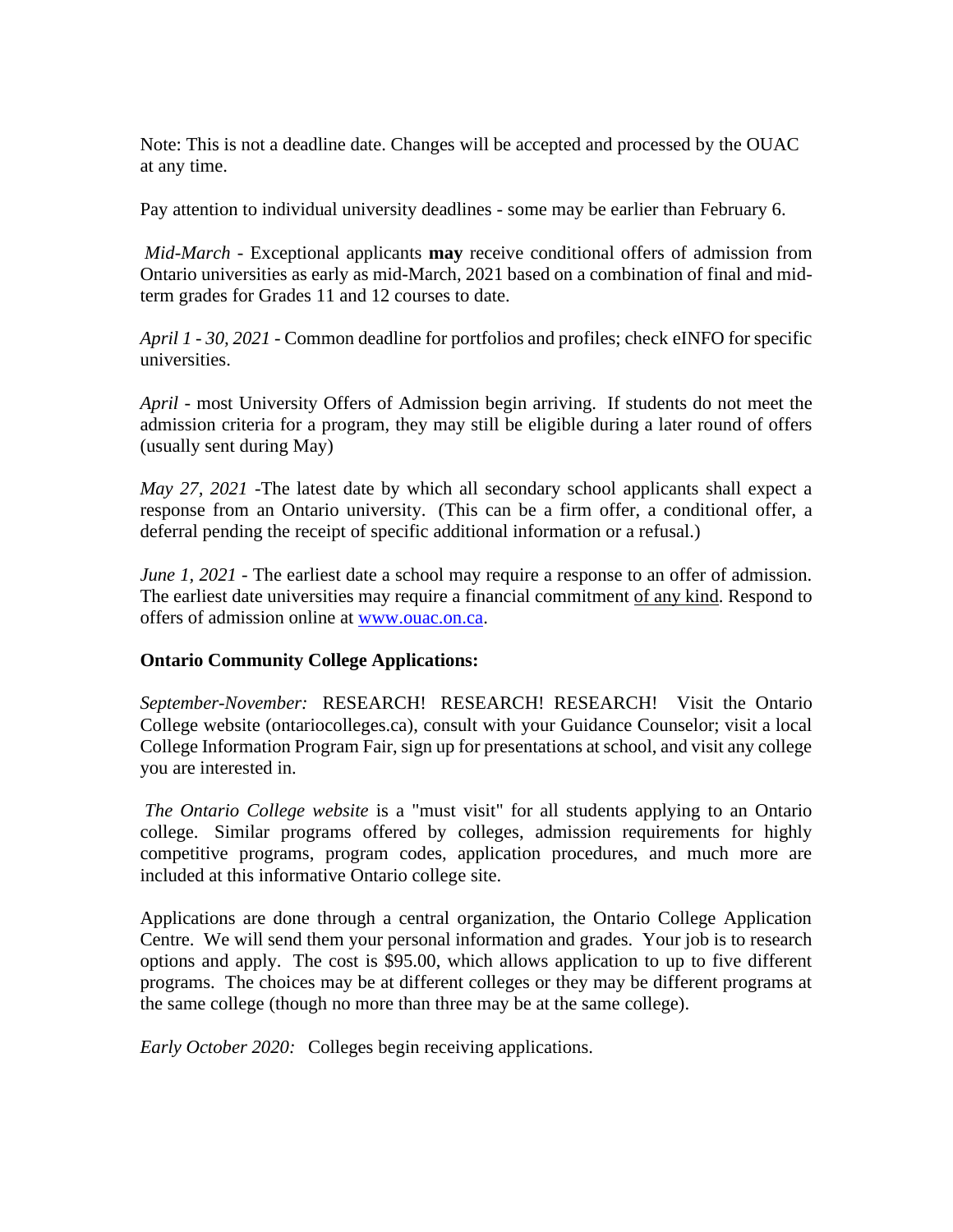*December/ January:* I will schedule computer time to walk you through the actual process of applying to College.

*Feb. 1, 2021* - Deadline for applications for equal consideration. Any application received before this date will receive equal consideration. Applications received after this date will still be considered, but you may be too late for popular programs.

*Feb. 1, 2021* - Earliest date students can expect to receive an Offer of Admission.

*May 1, 2021 -* Offers of Admission must be accepted by this date!

*Mid-June, 2021* - Earliest date that the colleges may expect payment of tuition fees. This date is not common for all colleges any more.

**\*It is important to narrow down your choices before the Application deadlines. A final decision need not be made until April, after offers have been received. \*\*You may apply to both OCAS and OUAC if you wish to keep more options open. (It is important to understand that more and more colleges are offering university degrees.)**

### **Apprenticeships:**

- Earn while you learn! Apprenticeships require a set number of hours of experience which varies for each trade. You will also have to go to school either at nights/weekends, or one to two days a week, or in blocks. There are also government grants after you finish blocks of schooling.
- If you go to school for blocks you will be entitled to Employment Insurance benefits.
- Need to find a qualified employer to sign you up with the College of Trades. Coop education opportunities can be very useful to find and impress employers or to build your resume to help you get that first opportunity.
- There are also many college programs that can help you build your resume to get the apprenticeship opportunity. Some will even allow you to skip some portions of your in-school training.
- Many of these jobs are in high demand and can pay very well.

# *College/University Information Programs & Visits for Fall:*

#### **A. Visiting Schools**

Most colleges and universities have a regular visiting schedule and open houses, and are willing to provide individual tours. The eINFO website has the specifics on all Ontario universities.

Visit the college web page for the specifics for visiting each of the colleges. All visits can be arranged through your Guidance office. (Come to Mr. Mans a few days ahead of the visit with a signed note from your parent). It really does help. Before making a visit,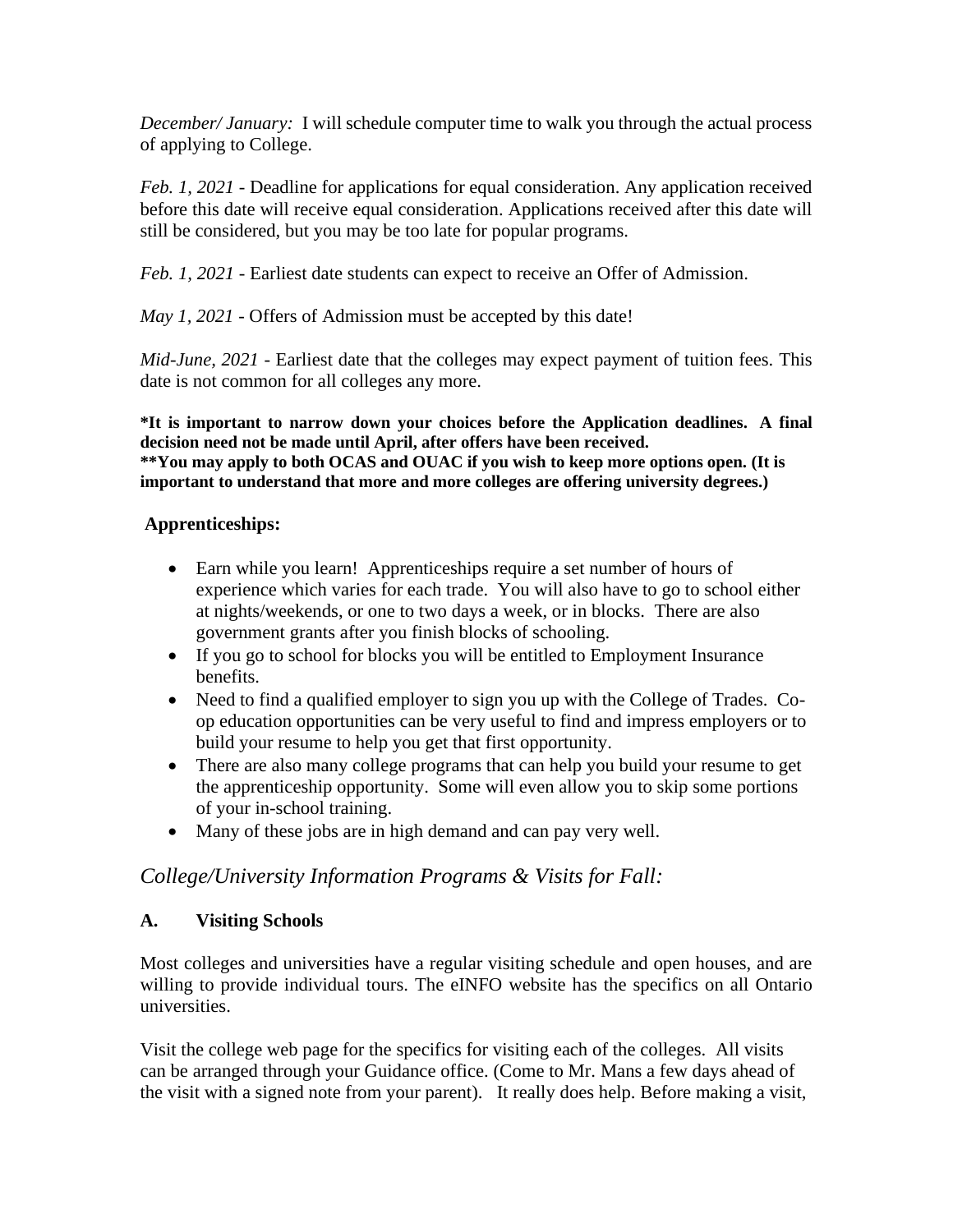be prepared by having a list of questions and issues you would like answered and addressed.

## **B. University Information Program**

These information sessions feature representatives from all the Ontario universities. These sessions are a good way to find out information regarding the various universities. University Information Program can be found at the eINFO website.

**\*\*\*\*\*Redeemer University Campus visits:<https://www.redeemer.ca/visit/>**There are virtual visit but also other opportunities. Visit their website for more information.

**Ontario Universities Fair and information events:** Cancelled

### **Christian University/College Information Program:**

Christian University & College Fairs – Cancelled at this time. For more information <http://www.naccap.org/>

**Ontario College Information Fair:** Virtual this year. October 21, 2020 (5:00 p.m. – 9:00 p.m.) & October 225, 2020 (9:00 a.m. – 2:00 p.m.). This is the largest of its type for Ontario. See: [http://collegefair.ca](http://collegefair.ca/)